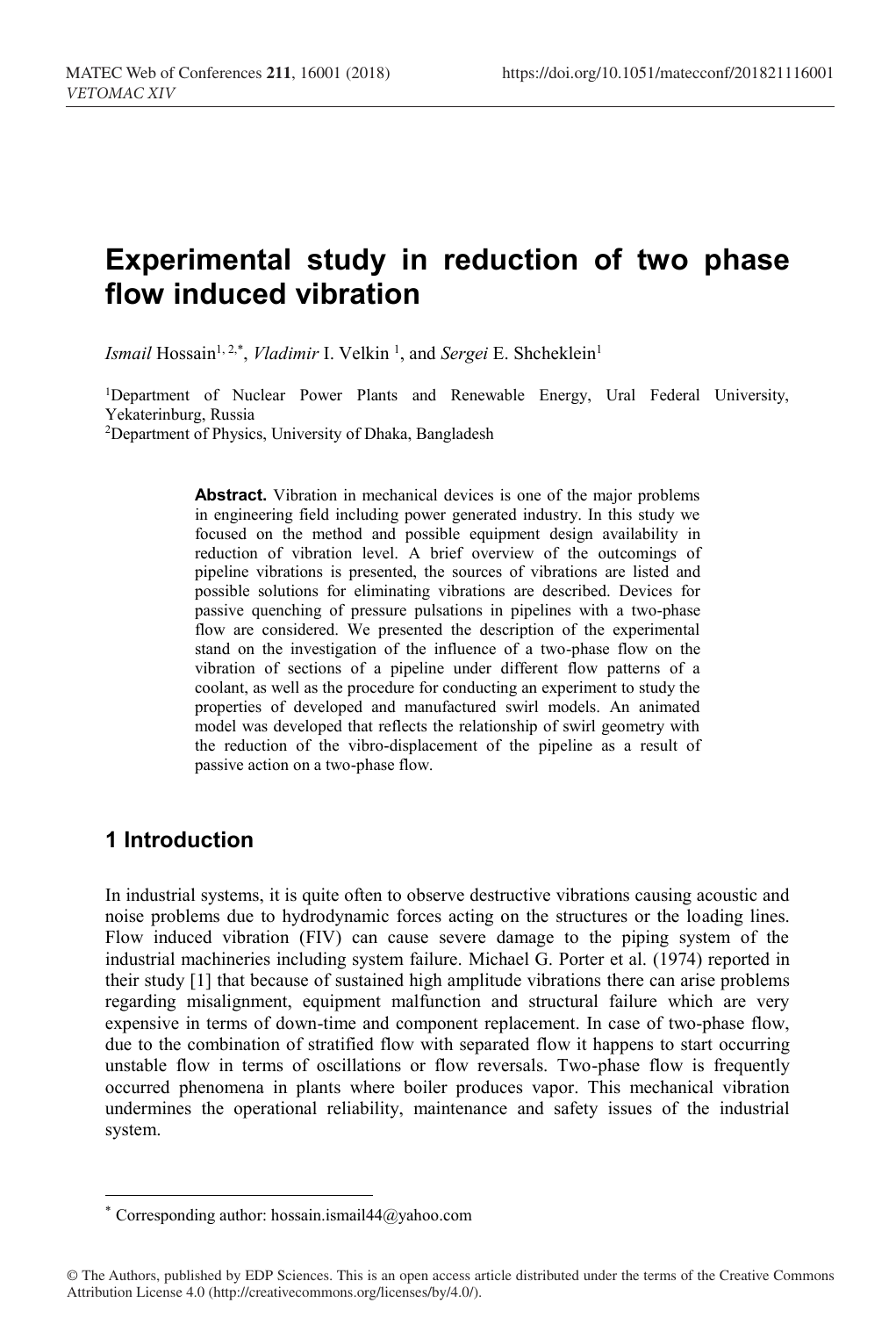# **2 Methodology**

Currently, there are various ways to implement vibration reduction in practice, one of which is the installation of swirling devices - swirlers. They provide twisting in the flow, partial separation of steam and water which leads to the generation of a circular flow regime. An experimental study was done in the laboratory of Ural Federal University to conduct the experiment using different kind of vortex inserts to investigate the hydrodynamic flow characteristics. FIV is driven by flow velocity and results from turbulent mixing with boundary layer separation and pressure pulsations at bends, tees, reducers etc. [2]. By using passive device within the pipeline it is possible to lessen the vibration level in some degree. Regarding this, a number of passive devices have been modeled and designed based on the sizes and number of inside spiral cuts. At low velocities and relatively low flow rates of the two-phase flow (Re  $\leq 3000$ ), the screw type vortex inserts, involute swirlers work quite efficiently. V. Peter et al. (2003) [3] reported in their article that, the direction and magnitude of resulting force vector depend on the piping layout and for curved piping systems resulting force vector appears as the combination of two vectors from adjusted straight pipes. To measure the vibration characteristics and parameters of the two-phase mixture on the unit prior to modernization, the following test equipment was used: a manometer; Sapphire-22DD flowmeters; Vibration analyzer SD-12M. Siba M. et al. (2016) [4] reported that it was until mid-twentieth century when the nuclear technology emerged, vibration caused a serious damage of those power plants. Researchers, governmental institutions including some private agencies came out to keep a documentation of the possible damage [5-8]. In our study the flow velocity was determined by the formula:

$$
W = \frac{Q}{\pi \cdot d_{\mathcal{A}}^2 \cdot 3600}
$$
 (1)

where  $Q$  is the volumetric flow rate in  $m^3/h$  and  $d$  is the diameter of the swirler insert in mm. Using the flow velocity, we can determine the Reynolds number (Re):

$$
Re = \frac{W \cdot d}{V} \tag{2}
$$

where  $\nu$  is the fluid viscosity. Using the obtained and calculated values, we calculate the hydraulic resistance of the investigated insert-swirler in terms of head loss (Δ*h)*, length (*L*) and local acceleration due to gravity (*g*)

$$
\lambda = \frac{d \cdot 2g \cdot \Delta h}{L \cdot W^2} \tag{3}
$$

#### **3 Experimental set up**

To study the influence of two-phase flow regimes on the pipeline vibration and the utility of the model passive device, an experimental stand was developed in our laboratory. The framework of the values of vibration acceleration, vibro-speed and vibro-displacement of the pipeline were determined using the SD-12M vibration monitoring sensor under various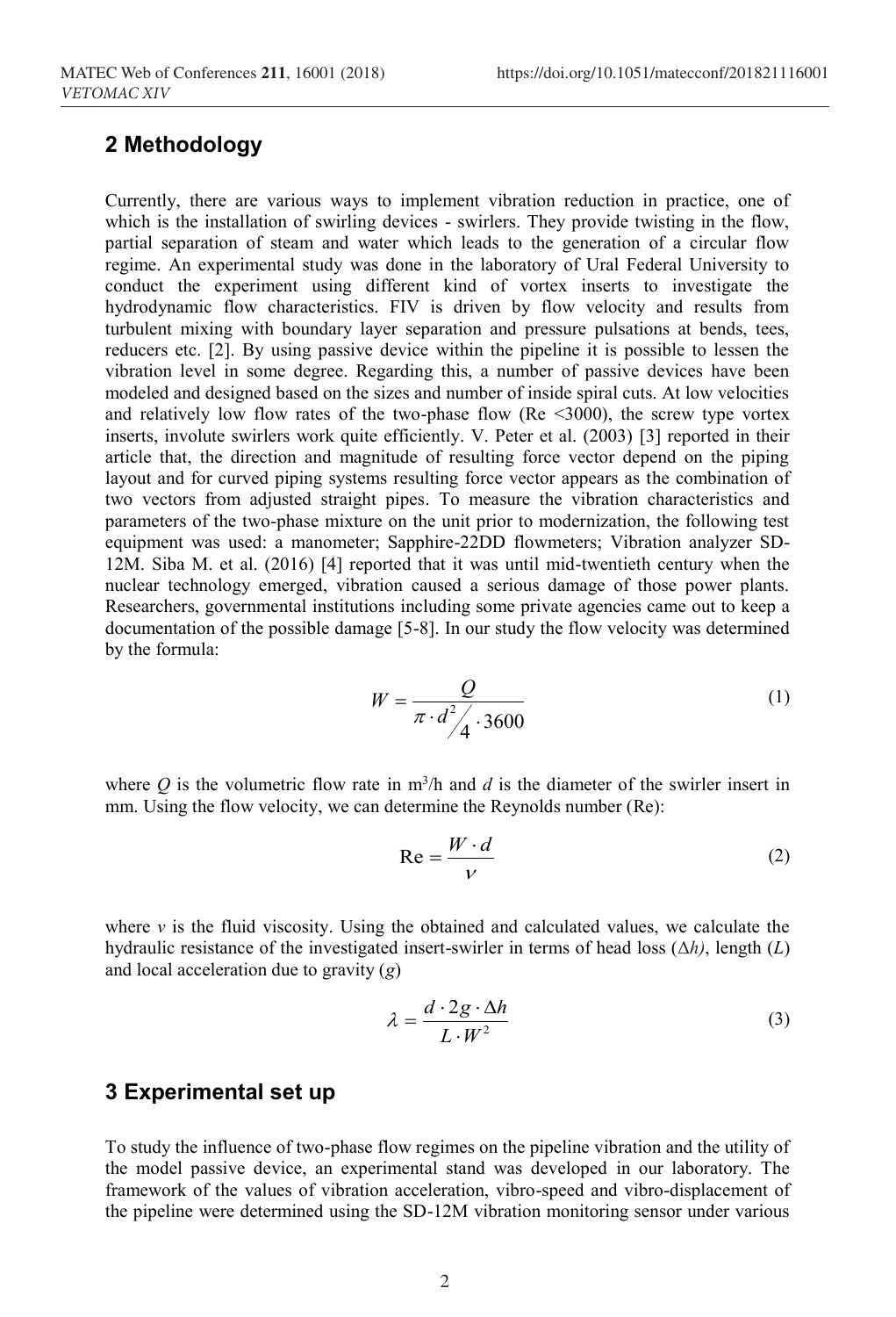flow regimes in the range of Reynolds numbers 2000 <Re <4000. At the Department of Nuclear Power Engineering, Ural Federal University a low-pressure stand was developed and designed to investigate the vibration of pipelines.



**Figure 1.** Schematic diagram of the experimental stand

The basis for the development of this stand was the need for industries with extended sections of pipelines in reducing the destructive effect of vibrations that occur during various modes of flow of a two-phase coolant. In Figure 1 the scheme of the experimental stand, which is a closed pipeline, with characteristic areas in which oscillations most often occur, was presented. On the sites there are areas for installing sensors of the SD-12M vibration analyzer. For visual observation of the flow structure, the stand is equipped with visualization nodes. Simulation of a two-phase flow is accomplished by creating a water head with a circulation pump and introducing air through the compressor into this airflow. Tank capacity is of 2000 litre and manometer measures the reading in the range 1-100Pa, Insert material is made of stainless steel. In the reservoir with water, an additional swirler insert and two pressure transducers were installed and displayed on the pressure gauge for the purpose of measuring and processing experimental data on the hydraulic resistance. The test section and the arrangement of the devices are shown in (Figure. 2).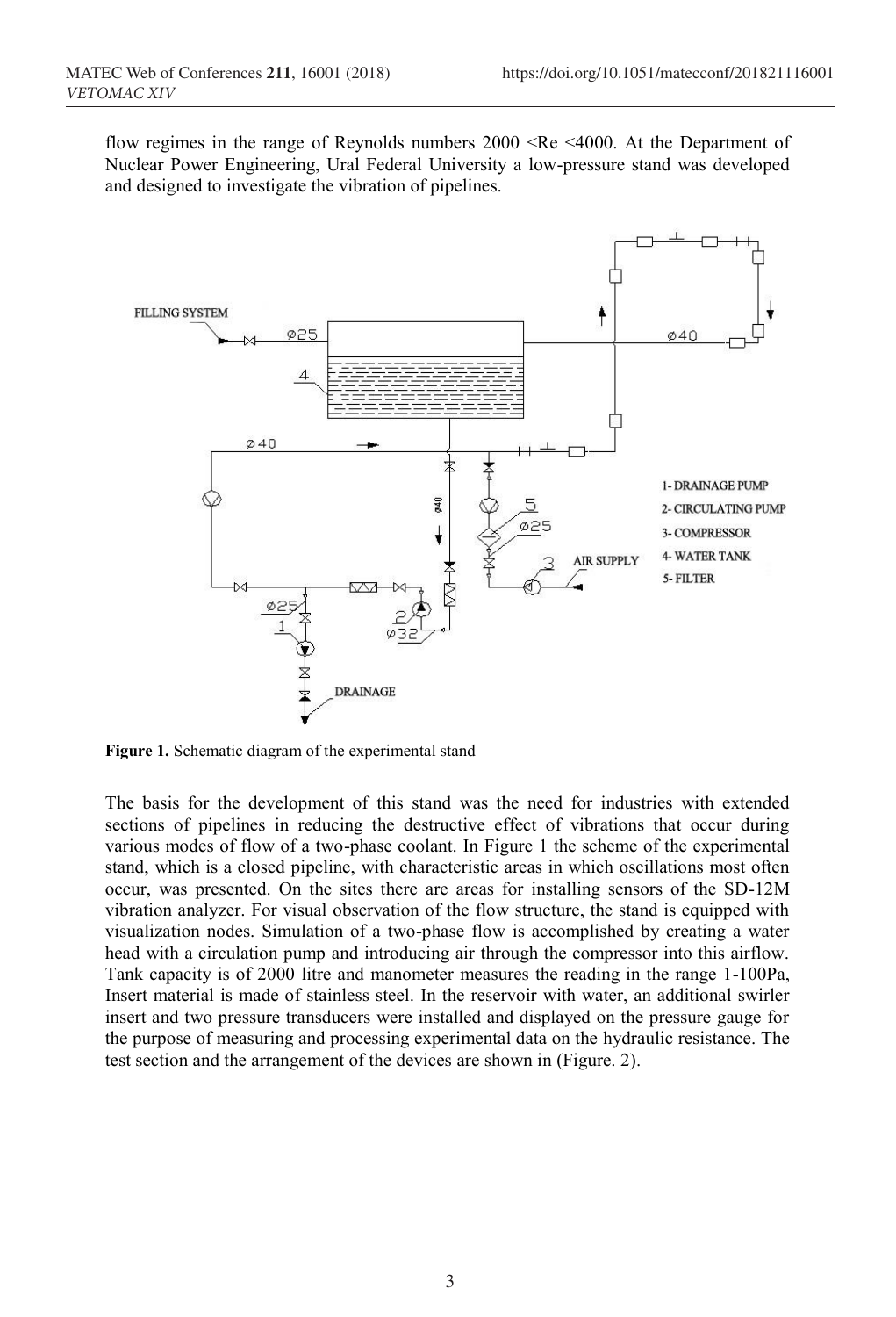

**Figure 2.** (a) Scheme of the stand section-change in the hydraulic resistance (1-Water tank, 2-Insert swirler, 3-Pipeline, 4-Measuring instrument); (b) Fragment of the section change in the hydraulic resistance (2-Insert swirler, 3-Pipeline inlet, 4-Measuring instrument, 5-Impulse line, 6-Flange connection, 7-Pipe pressure coupling, 8-Pipeline outlet); (c) Real image of the section.

## **4 Result and discussions**

The results showed quite significant changes in flow patterns for different passive devices with various geometry. The values obtained for the smooth inner surface of the pipeline presents quite promising and pragmatic outcome. Vladimir I. Velkin *et al.* (2017) [9] showed in our study a PIV flow visualization of twisting using the passive inserts. It demonstrated that, the use of passive device within the loading line can reduce the vibration level due to flow induced vibration in a remarkable manner. In particular, the insert with involute cuts reduces the vibration displacement by 20-50% compared to a smooth pipeline, depending on the number of cuts. But for large Reynolds numbers, the involute-type insert, even with twelve cuts has no longer a sufficient effect on the flow structure, since it twists a very small fraction of the mixture and the flow has simply very low time to twist and passes through the insert without noticing its effect. Thus, at high speeds, in case of water-gas flow even the most effective involute swirl insert does not have a sufficient effect on the twophase flow. To solve this problem, a new type of swirler model was constructed to ensure the fulfillment of these conditions. By investigating we came to know that a significant reduction in the vibro-displacement could be achieved by using a swirler having a larger surface area than that of other types of inserts, twisting the two-phase flow. But, at the same time, the vortex insert should not create any kind of significant hydraulic resistance to the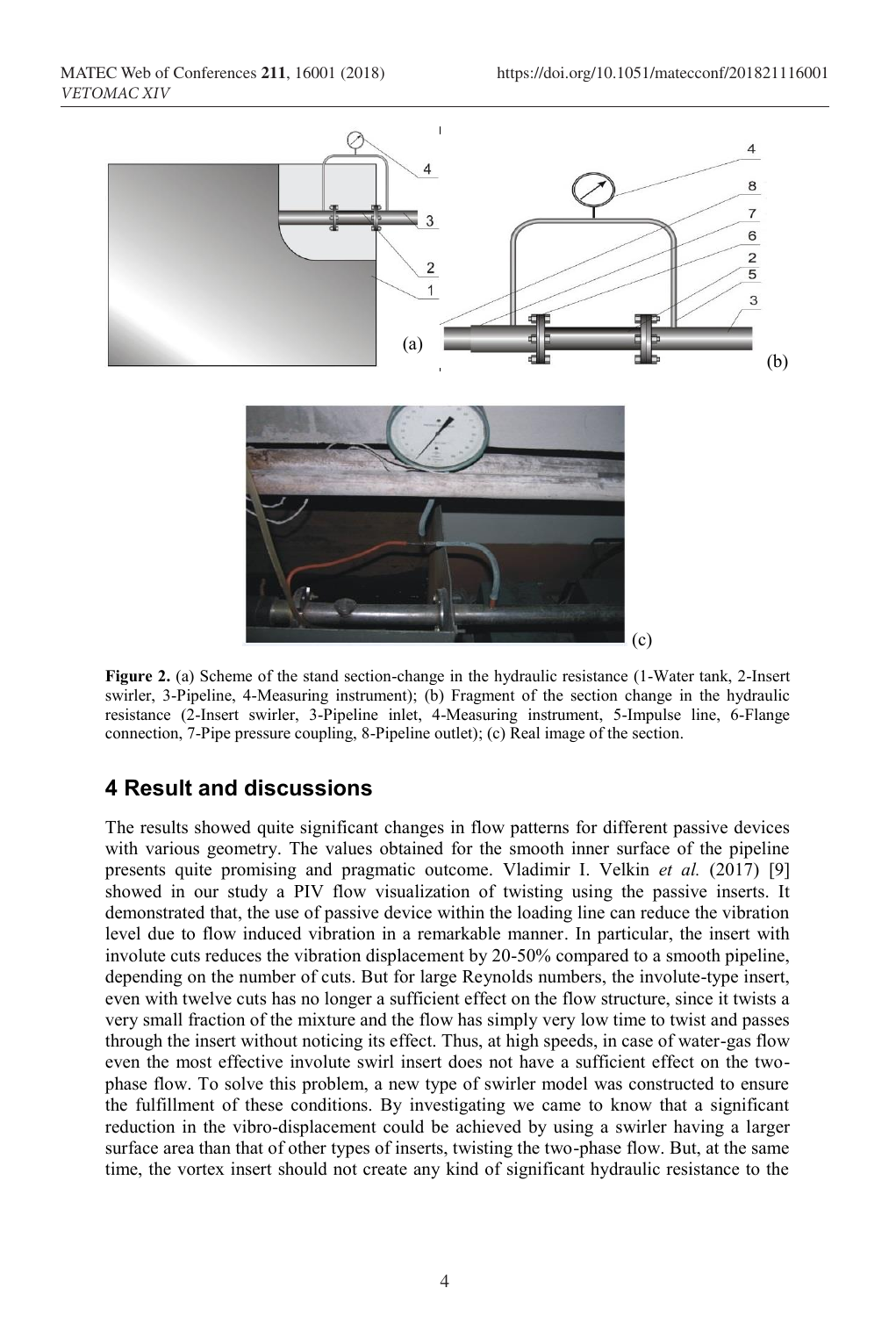flow. A new rope-type swirler was developed to increase the effectiveness for the decrease of vibration displacement. For its rope-like view we called it "Rope-type swirler".



Figure 3. (a) 3D model of the Vortex insert; (b) Base of the insert adjacent to the vortex insert.

|  | <b>COEFFICENT</b><br>OF HYDRAULIC<br><b>RESISTANCE</b><br>(CHR) | 0,080<br>0,060 |          |           |           |
|--|-----------------------------------------------------------------|----------------|----------|-----------|-----------|
|  |                                                                 |                |          |           |           |
|  |                                                                 | 0,040          |          |           |           |
|  |                                                                 | 0,020          |          |           |           |
|  |                                                                 | 0,000          |          |           |           |
|  |                                                                 |                | 98293,62 | 127781.71 | 157269,80 |
|  | <b>SMOOTH INSERT</b>                                            |                | 0,035    | 0,021     | 0,014     |
|  | $\rightarrow$ D22, 200 <sub>MM</sub>                            |                | 0,063    | 0,065     | 0,049     |
|  | $-$ D30, 200 $~$ MM                                             |                | 0,047    | 0,028     | 0,031     |

|  |  |  | Figure 4. Coefficient of hydraulic resistance corresponding to Reynolds number |  |
|--|--|--|--------------------------------------------------------------------------------|--|
|  |  |  |                                                                                |  |

However, when analyzing natural frequencies in the projected and operating loading line there were considerable difficulties due to the lack of information on sources of pressure pulsation. Figure 5 shows the envelope spectrum of high-frequency vibration frequency and perspective noise generation due to the vibration.